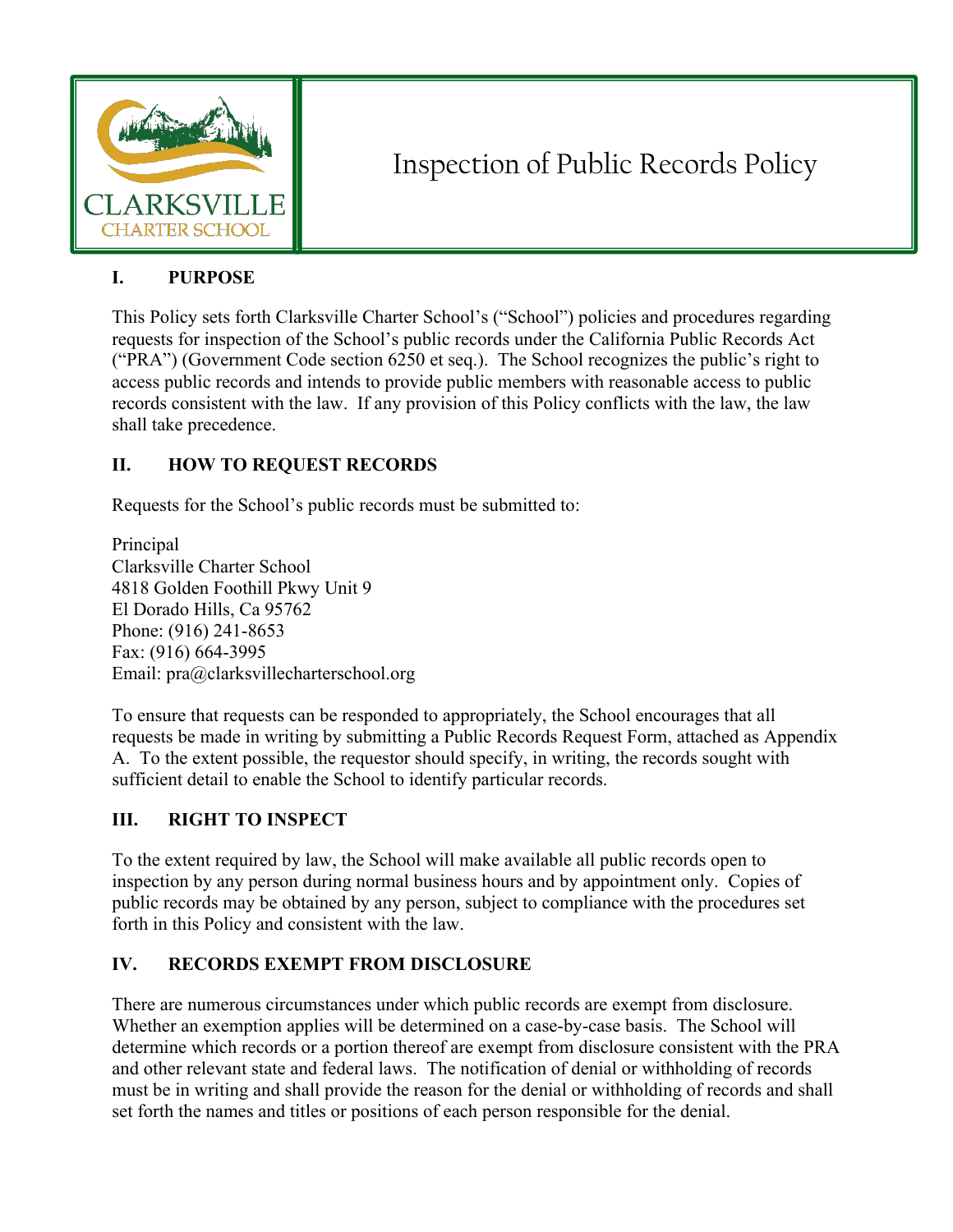#### **V. PROCEDURES FOR RESPONDING TO REQUESTS FOR INSPECTION OR COPIES OF RECORDS**

The School will follow a two-step process when responding to a PRA request. First, within 10 calendar days of receiving any request to inspect or copy a public record, the School shall acknowledge receipt of the request and inform the requestor whether the School has disclosable public records in its possession that are responsive to the request and when it will make them available. If the School determines that it will not provide some records, it shall provide the grounds for withholding them and shall set forth the names and titles or positions of each person responsible for the denial. Second, if the School determines that it has disclosable documents, it shall make the documents available within a reasonable time.

In unusual circumstances, the School may extend the 10-day limit for up to 14 days by providing written notice to the requestor setting forth the reasons for the extension and the date on which a determination is expected to be made.

If the request is ambiguous or unfocused, the School shall make a reasonable effort to elicit additional clarifying information from the requestor that will identify public records responsive to the request. To the extent reasonable under the circumstances, the School shall do all of the following in assisting the requestor:

1. Assist the member of the public to identify records and information that are responsive to the request or to the purpose of the request, if stated;

2. Describe the information technology and physical location in which the records exist; and

3. Provide suggestions for overcoming any practical basis for denying access to the records or information sought.

These requirements are deemed to have been satisfied if the School is unable to identify the requested information after making a reasonable effort to elicit additional clarifying information from the requestor that will help identify the record or records.

The School may charge a reasonable fee (not to exceed the direct costs of duplication) for preparation of copies of identifiable public records. Deposit of applicable fees is required prior to preparation and delivery of any requested records.

#### **Policy Approved by Board on August 27, 2020.**